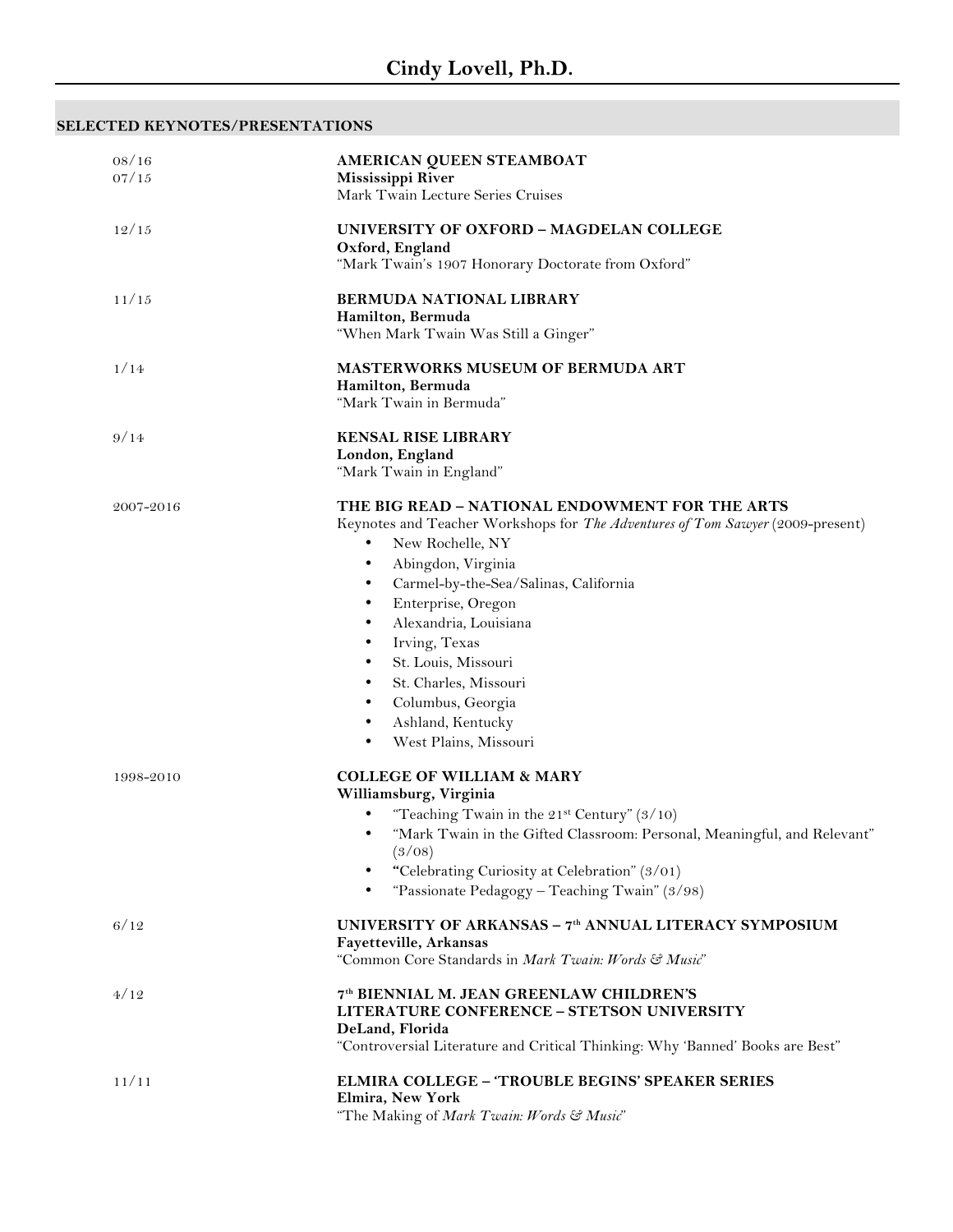| 2/09  | <b>LINDENWOOD UNIVERSITY - ACADEMIC SPEAKER SERIES</b><br>St. Charles, Missouri<br>"Don't Shoot the Messenger: Controversies of Huckleberry Finn"                                                                                            |
|-------|----------------------------------------------------------------------------------------------------------------------------------------------------------------------------------------------------------------------------------------------|
| 11/08 | PRIMARY EDUCATION CONFERENCE<br>Osage Beach, Missouri<br>"Real Life, Real Writing: Mark Twain Shows the Way"                                                                                                                                 |
| 4/08  | 42 <sup>nd</sup> ANNUAL TESOL CONFERENCE<br>New York, New York<br>"Trading Places: Using Technology to Reverse Roles in the Classroom"                                                                                                       |
| 9/07  | TENNESSEE ASSOCIATION FOR THE GIFTED CONFERENCE<br>Nashville, Tennessee<br>Keynote: "From High School Dropout to Ph.D. - An Underachiever's Odyssey" and<br>presentation: "Was Mark Twain Gifted?"                                           |
| 10/06 | FLORIDA ASSOCIATION FOR THE GIFTED CONFERENCE<br>Daytona Beach, Florida<br>"Was Mark Twain Gifted?" and "Hosting HATS: Gifted Summer Programs and<br>Scholarship Opportunities in Florida"                                                   |
| 8/06  | MENSA WORLD GATHERING<br>Orlando, Florida<br>"Gifted Summer Programs and Scholarship Opportunities in Florida"                                                                                                                               |
| 2/06  | MINNESOTA EDUCATORS OF THE GIFTED AND TALENTED<br><b>CONFERENCE</b><br>Brainerd, Minnesota<br>"Powerful Strategies for the Gifted" and "Practical Ways to Integrate Reading, Writing,<br>and Thinking"                                       |
| 11/05 | KAPPA DELTI PI CONVOCATION<br>Orlando, Florida<br>"Fostering Resiliency: Literature Can Help" and "Modeling and Incidental Learning:<br>Practicing What You Teach"                                                                           |
| 10/05 | FLORIDA ASSOCIATION FOR THE GIFTED CONFERENCE<br>Orlando, Florida<br>"Resiliency and Empathy through Literature" and "HATS Summer Programs and<br>Academic Talent Searches at Stetson University"                                            |
| 5/05  | 5th BIENNIAL M. JEAN GREENLAW CHILDREN'S<br><b>LITERATURE CONFERENCE - STETSON UNIVERSITY</b><br>DeLand, Florida<br>"Diversity is more than Ethnicity: How Literature Promotes Empathy" and "From<br>Writing to Publishing in 10 Easy Steps" |
| 4/05  | NATIONAL COUNCIL OF TEACHERS OF MATHEMATICS CONFERENCE<br>Anaheim, California<br>"Enhancing Math Instruction for English Language Learners"                                                                                                  |
| 12/04 | DIVERSITY: STETSON UNIVERSITY GREEK ORGANIZATIONS<br>DeLand, Florida<br>"Diversity: Fear, Ignore, or Embrace?"                                                                                                                               |
| 10/04 | FLORIDA ASSOCIATION FOR THE GIFTED CONFERENCE<br>Orlando, Florida<br>"Behind the Façade: Risk Factors, Resiliency, & Coping"                                                                                                                 |